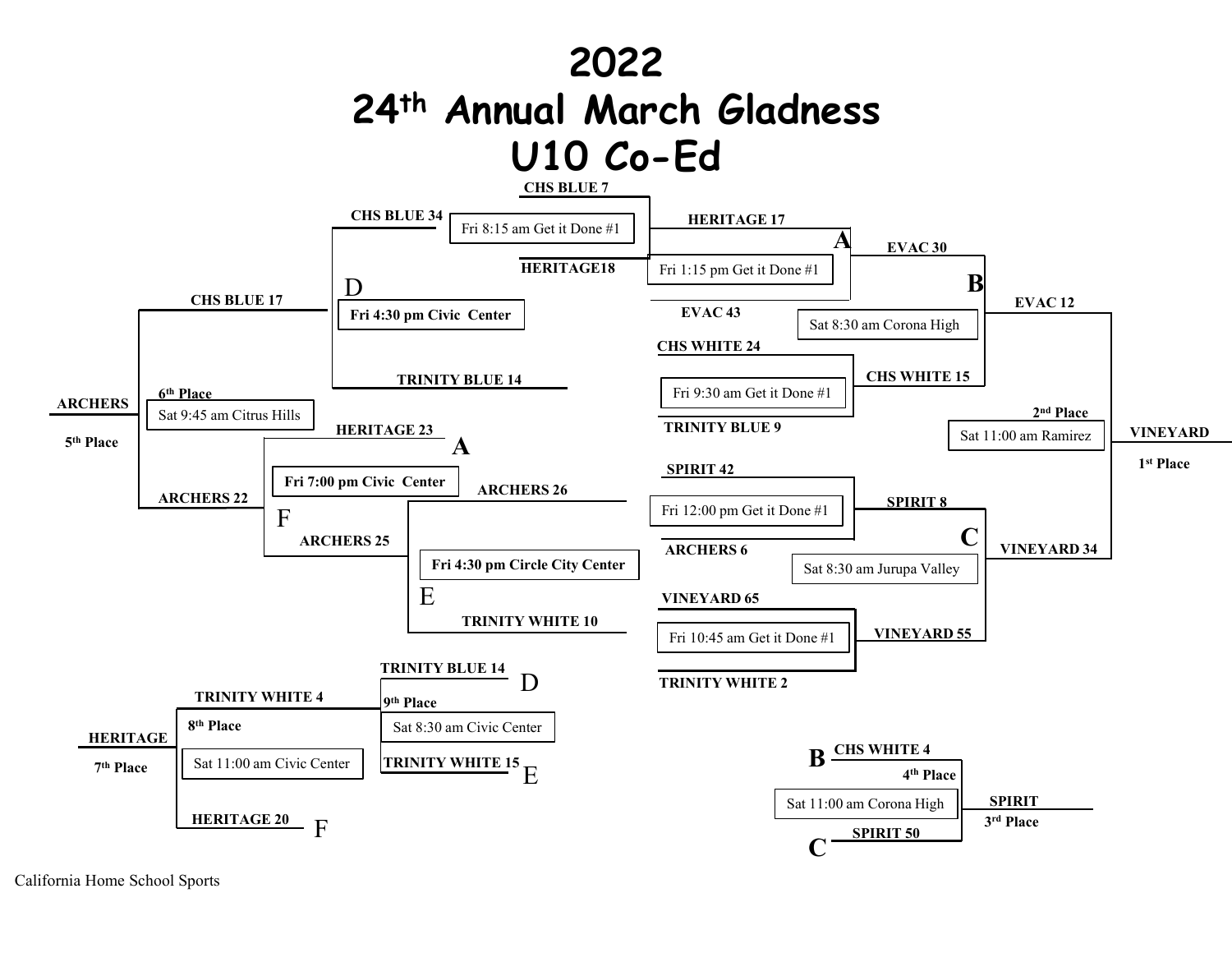## 2022 24<sup>th</sup> Annual March Gladness 12U Boys



3 rd Seed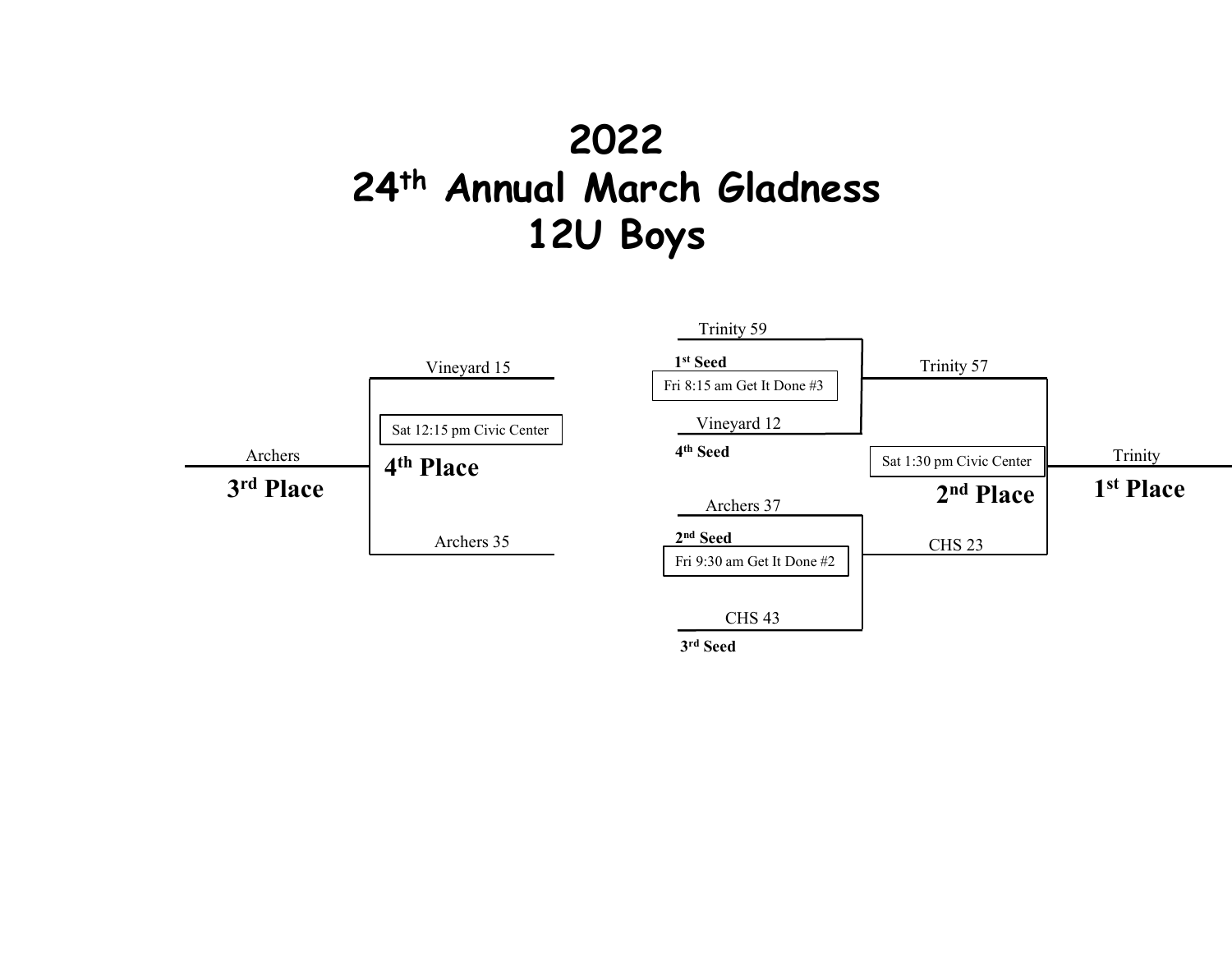## 2022 24th Annual March Gladness Frosh Girls/12G

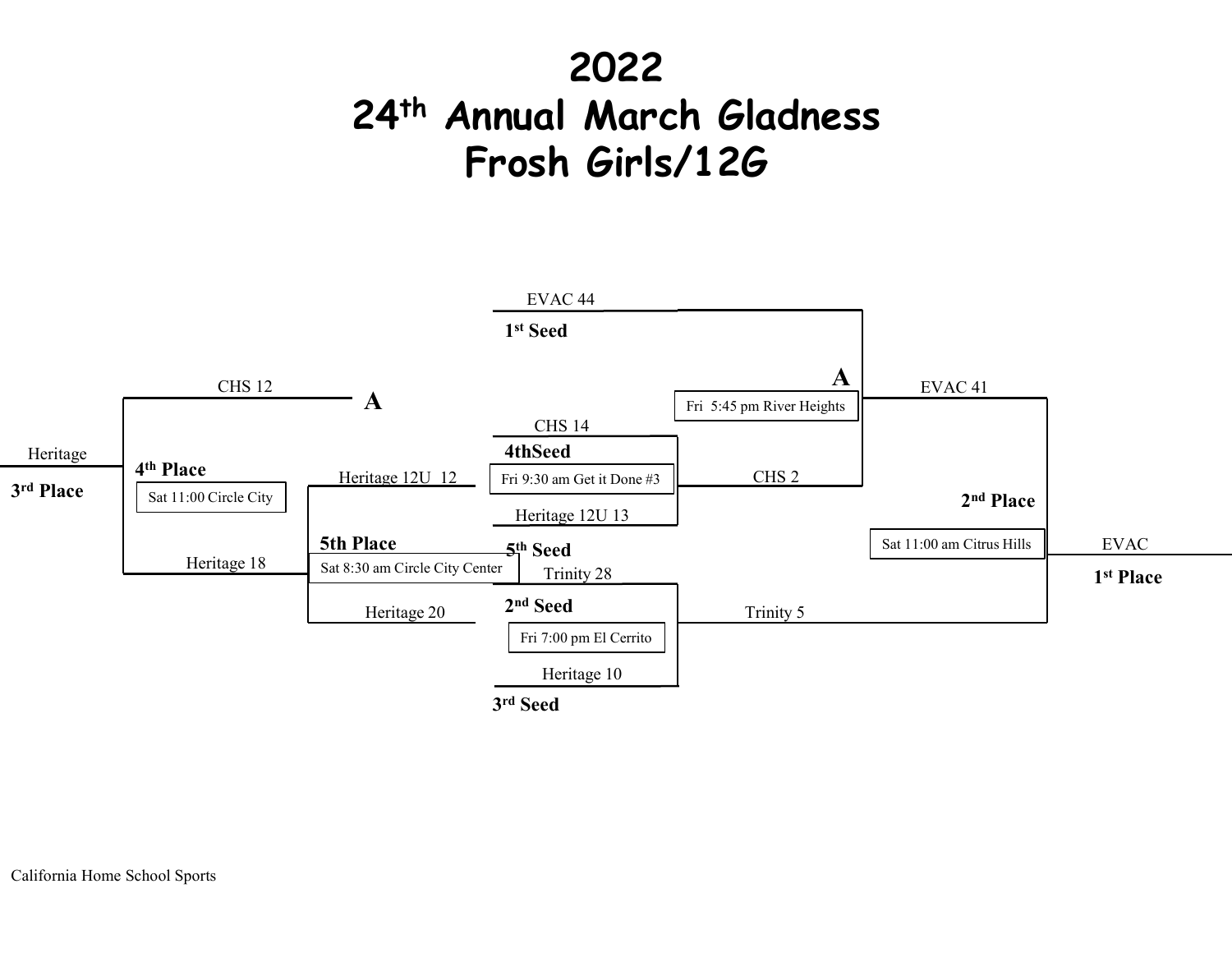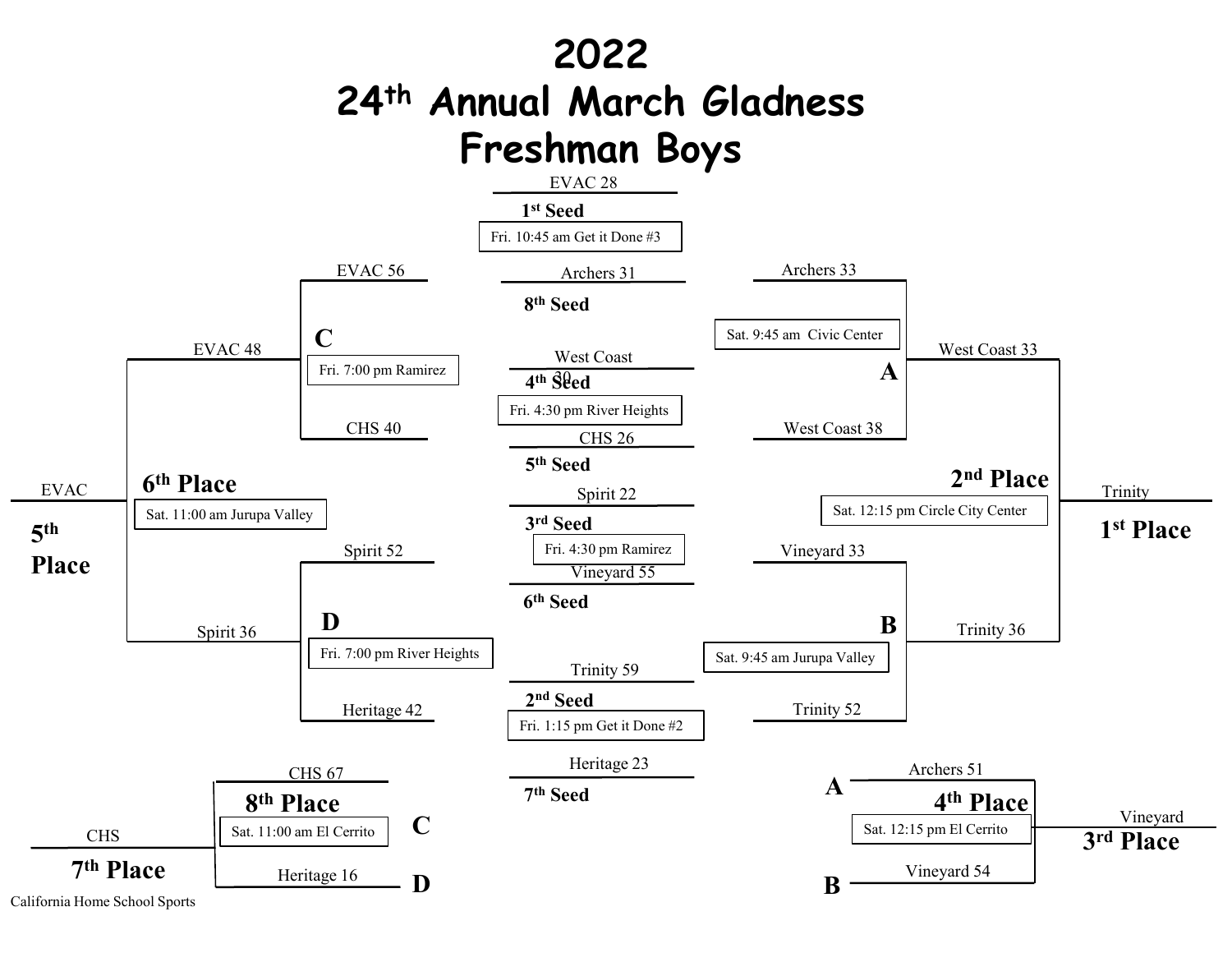## 2022 24th Annual March Gladness JV Boys

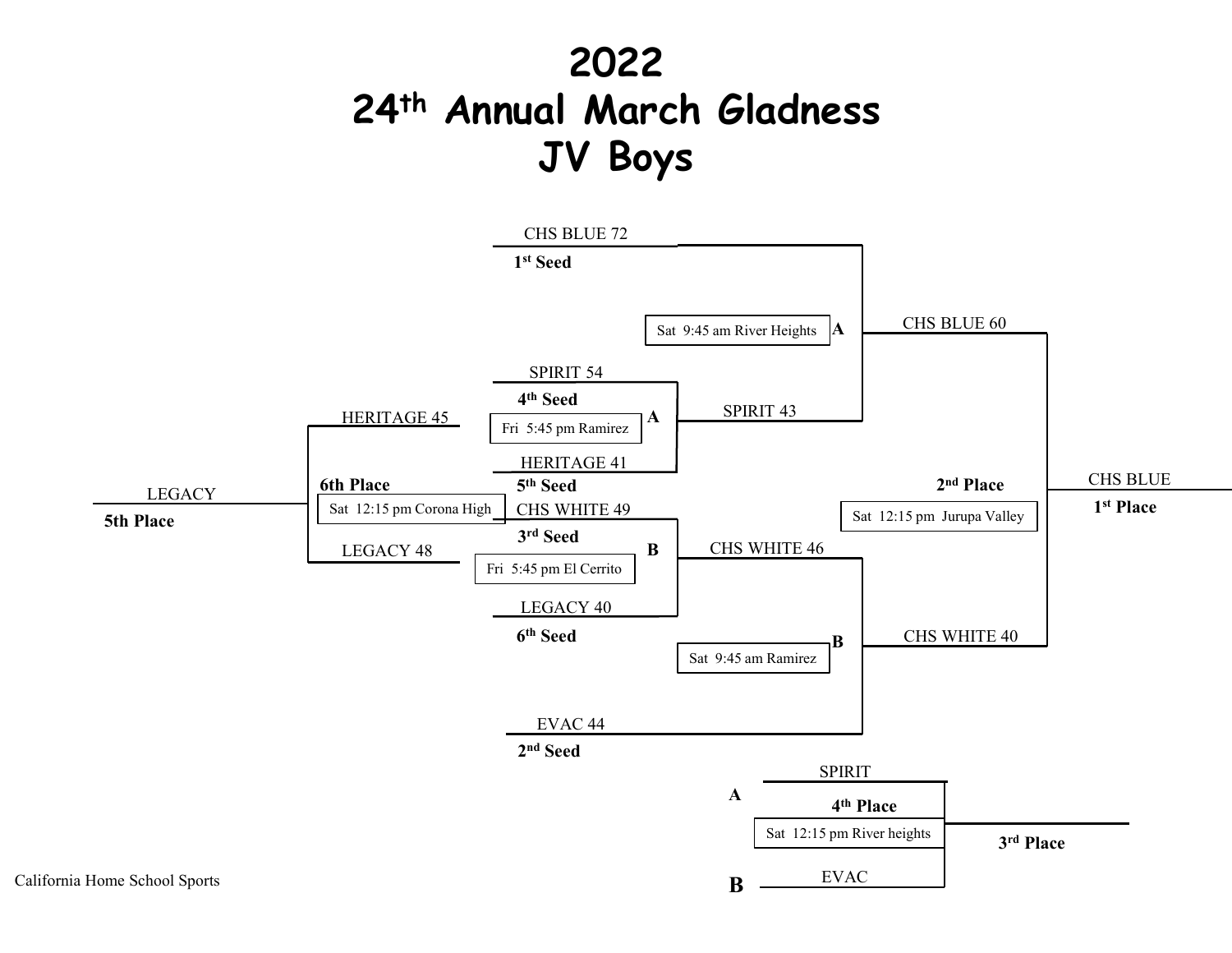## 2022 March Gladness Varsity/JV Girls

Division 2

Division 1